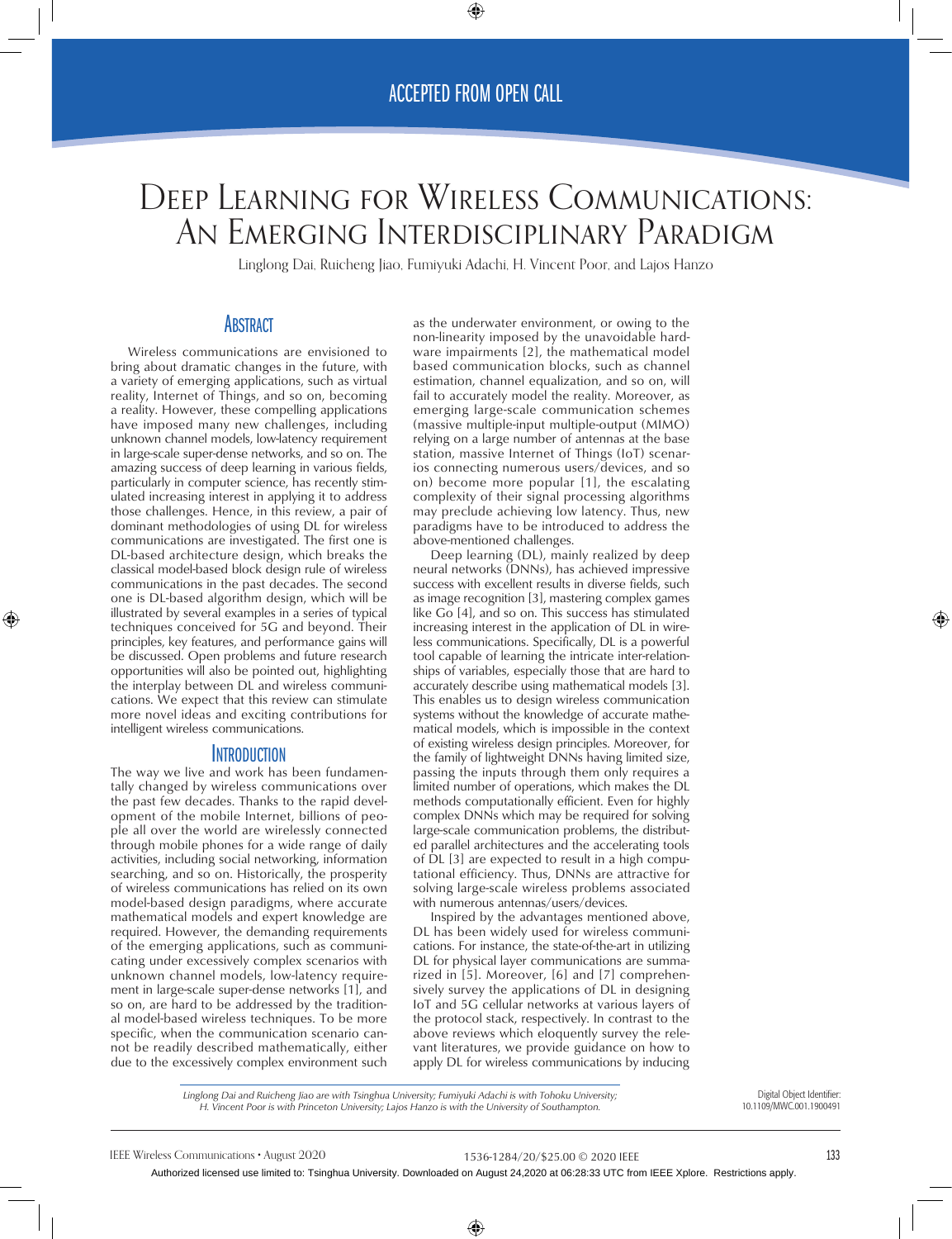|                        | <b>Wireless transmission</b>                                       | <b>DL</b>                                        |
|------------------------|--------------------------------------------------------------------|--------------------------------------------------|
| Mathematical model     | Needs accurate mathematical model                                  | Does not rely on accurate<br>mathematical model  |
| Design approach        | Optimizing each module separately<br>using mathematical derivation | Training the parameters of the<br>DNN as a whole |
| Interpretation         | Intuitive                                                          | Non-intuitive                                    |
| Generalization ability | Widely applicable                                                  | Application-specific                             |
| Key challenges         | Unrealistic assumptions                                            | Too many parameters                              |

**TABLE 1.** Fundamental differences between wireless transmission and DL.

a pair of design methodologies, namely DL-based architecture design and DL-based algorithm design. In particular, DL-based architecture design utilizes DL to reformulate the traditional block-based communication design principle. This methodology is first exemplified by DL-based receiver design, followed by the more revolutionary DL-based joint transceiver design. Moreover, DL-based algorithm design utilizes DL to speed up the algorithmic processing at a guaranteed performance. To further explain it, DL-based transmission algorithm design and DL-based optimization algorithm design are illustrated by several 5G-style examples. Their principles, key features, and performance gains will be discussed to shed light on these methodologies. More importantly, the intricate interplay between DL and wireless communications is highlighted.

The rest of the article is organized as follows. The following section briefly summarizes the relationship between wireless communications and DL. We then investigate the intricacies of DL-based architecture design and DL-based algorithm design, in detail. Open problems and future research opportunities are then provided, where the interplay between DL and wireless communications is further augmented. Finally, tangible conclusions and the further implications are offered.

# Different Paradigms of Wireless Communications and DL

Although there is an explosive proliferation of utilizing DL in wireless communications, DL is very different from wireless communications, especially from wireless transmission, which is summarized in Table 1. Specifically, wireless transmission relies on accurate (but often simplified) mathematical models, such as the Additive White Gaussian Noise (AWGN) channel model, to design channel estimation algorithms or channel feedback schemes, and so on. However, DL usually does not rely on such mathematical models of its tasks, and is particularly beneficial in the absence of the accurate mathematical models. Moreover, traditional wireless transmission tends to design each module of the communication system separately using mathematical derivations, while DL usually trains all the parameters of the DNN as a whole. As a benefit of their mathematical models, classic methods of wireless transmission are often intuitive with plausible explanations and are widely applicable. By contrast, those of DL are sometimes non-intuitive, may even be hard to interpret, and application-specific, which means that different neural networks have to be trained for different tasks. Wireless transmission often relies on idealized and simplified assumptions in their mathematical model, while DL may have an excessive number of parameters, making its training process time-consuming.

Despite the significant differences between wireless transmission and DL, in this article we focus on intrinsically amalgamating their benefit, while circumventing their weaknesses by portraying their profound interplay in the following sections. Specifically, we show that DL is capable of developing a new design paradigm for wireless transmission systems by introducing [8]. Furthermore, we demonstrate based on [9] that the expert knowledge from wireless transmission can in turn help the development of DL techniques.

# DL-BASED ARCHITECTURE DESIGN FOR Wireless Communications

In this section, we focus on DL-based architecture design for intelligent wireless communication systems. Following the order spanning from designing the receiver to designing the whole system, we first introduce the DL-based receiver design, and then present the more revolutionary DL-based joint transceiver design. In particular, DL-based receiver design invokes DL for jointly optimizing several blocks of the receiver, which shows a beneficial performance gain in terms of the bit error rate (BER) when non-linear effects are encountered. By contrast, DL-based joint transceiver design optimizes the entire point-topoint communication system as an end-to-end autoencoder, which results in a block error rate (BLER) that is lower than that of the traditional system using binary phase shift keying (BPSK).

## DL-Based Receiver Design

For several decades, the block-based design principle has dominated wireless communication system design, where the communication system can be split into several independent functional blocks, including source coding, channel coding, and so on, as shown in Fig. 1a. Each block is optimized with the aid of mathematical model and expert knowledge, such as the optimal design of channel estimation which heavily relies on channel model and estimation theory. This block-based structure provides convenience for system building, but it cannot cope with an excessively complex scenario when channel model is unknown.

To deal with the unknown channel model when non-linear noise is introduced, a DL-based orthogonal frequency division multiplexing (OFDM) receiver is proposed in [2] to learn the channel behaviors and decode the signals. Moreover, channel estimation, channel equalization, and channel decoding are jointly designed in the receiver using DNN, which yields an architectural revolution for wireless communication systems. To be more specific, for OFDM systems suffering from a high peak-to-average-power-ratio (PAPR), peak-clipping and filtering are usually used to alleviate the impact of PAPR. However, non-linear clipping noise will be introduced, which makes the equivalent channel more difficult to describe mathematically. Thus, mathematical model based channel estimation and equalization may become inaccurate, which imposes a certain performance loss during signal detection. To solve this problem, a fully connected DNN is embedded into an OFDM receiver for signal detec-

134 IEEE Wireless Communications • August 2020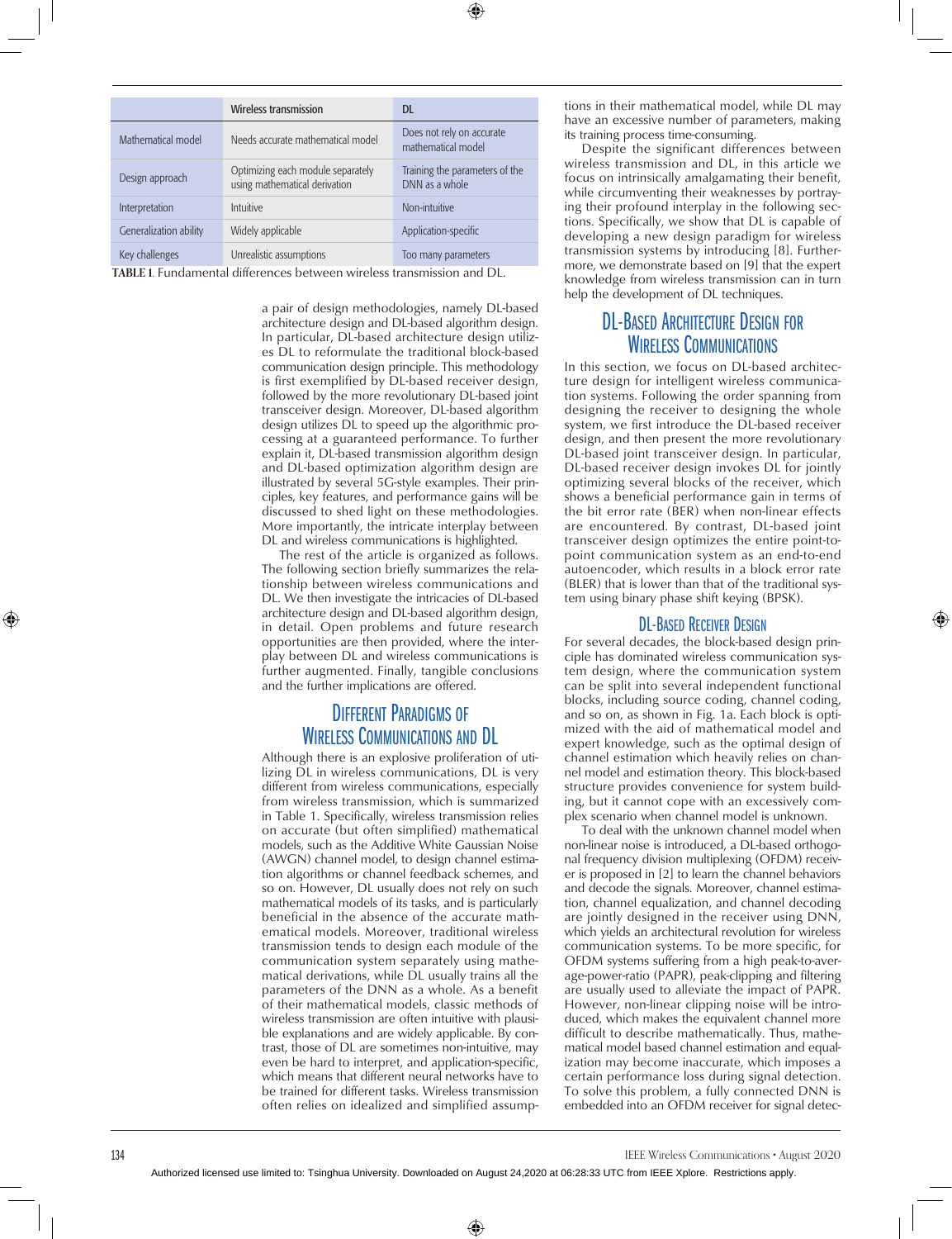tion in [2], where the ReLU function is used as the activation function in the hidden layers, and the sigmoid function is utilized in the last layer to map the result to the interval of [0,1]. In the training process, the original frequency-domain bit streams and their contaminated versions received after passing through the channel are used as labels and inputs, respectively. After that, the bit streams comprising the unknown frequency-domain signals are fed into the trained DNN, and a threshold is applied to finally reconstruct the transmitted bits. Simulation results show that once the non-linear effects have been introduced by clipping, the DL-based OFDM receiver exhibits a beneficial performance gain, provided that the signal-to-noise-ratio (SNR) is in excess of 15 dB [2].

# DL-BASED TRANSCEIVER DESIGN

In contrast to the DL-based receiver design which only optimizes the receiver using DNN, a more revolutionary paradigm has been proposed recently to jointly design the whole point-topoint communication system (including both the transmitter and the receiver) as a single end-toend autoencoder under the DL framework [8], which is completely different from the classic block-based design principle. This completely new paradigm of DNN-based communication system design is inspired by the resemblance of wireless communication systems and the autoencoder, both of which aim at equating the input message *s* and the output message *s*'. The DNN-based communication system is shown in Fig. 1b, where the transmitted signal *s* corresponds to one of the *k*-bit symbols from an alphabet, which is encoded as an *M*-dimensional one-hot vector (*M* = 2*k*) and used as the input of the autoencoder. After passing through the transmitter composed of a series of hidden layers and a normalization layer for meeting the energy constraint, an *n*-dimensional vector *x* is generated as the encoded signal. Then, a Gaussian noise layer serves as the AWGN channel to contaminate the original signal *x* to become *y*, which will be fed into the receiver having multiple hidden layers and terminated by a softmax layer to output the reconstruction probabilities of all possible symbols. Finally, the symbol associated with the highest probability will be chosen as the recovered signal *s*'. As illustrated in Fig. 2, simulation results generated using Tensorflow [3] show that the DNN-based communication system outperforms the traditional system using BPSK in terms of its BLER [8], because the new scheme is capable of jointly optimizing the communication system as a whole rather than optimizing individual blocks in Fig. 1a in isolation.

This new design paradigm allows us to possibly replace all baseband components of the blockbased communication system of Fig. 1a by a single DNN of Fig. 1b, which can be trained by exploiting the seemingly infinite computation and storage resources of the cloud.

# DL-Based Algorithm Design for Wireless Communications

Due to its convenient implementation relying on parallel architectures and the powerful learning capability, DL can also be used to speed up the algorithmic processing at a potentially improved









performance and reduced latency. In this section, we will introduce the methodology of DL-based algorithm design for wireless communications, which will be illustrated from two aspects, that is, DL-based transmission algorithm design and DL-based optimization algorithm design, using several typical techniques conceived for 5G and beyond, including mmWave massive MIMO, LDPC, NOMA, and UDN.

## DL-Based Transmission Algorithm Design

Since reliable transmission is one of the most important tasks in wireless communications, we will introduce DL-based transmission algorithm design in this section. Following the order of signal processing, that is, steps commencing from the inner receiver to the outer receiver, channel estimation is carried out before channel decoding. Therefore, we investigate DL-based sparse channel estimation for mmWave massive MIMO first, and then introduce DL-based belief propagation for LDPC decoding, both of which constitute typical 5G-style techniques.

DL-Based Sparse Channel Estimation for **MmWave Massive MIMO:** MmWave massive MIMO is one of the most promising techniques in 5G conceived for largely increasing the data rates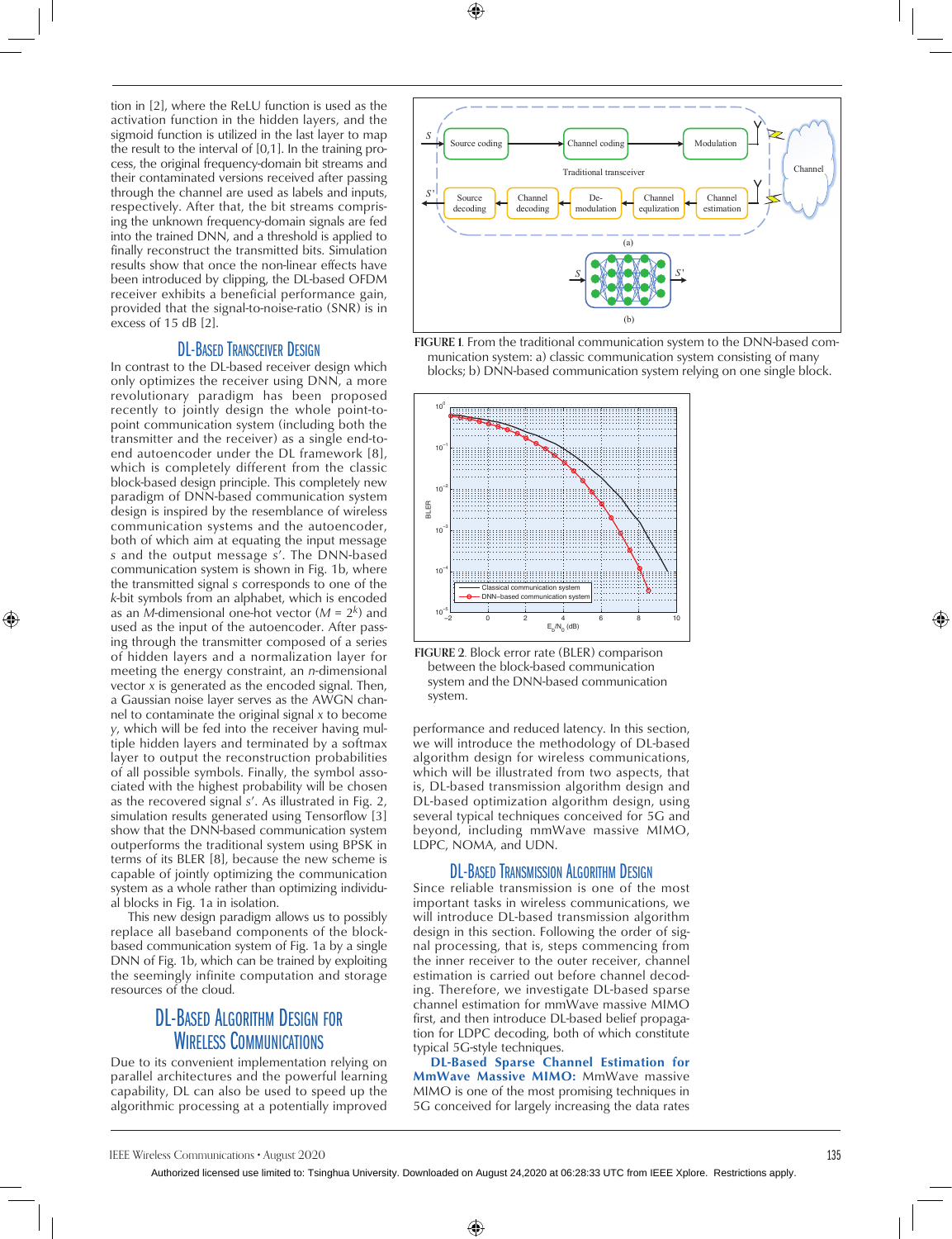Optimization plays an important role in wireless communication systems to realize efficient exploitation of limited radio resources. However, many optimization algorithms require a large number of iterations to converge, which results in both high complexity and high latency, especially when the problem's scale is very large.



**FIGURE 3.** The *tth* layer of the neural network utilized for DL-based AMP algorithm.

[10, 11]. It requires accurate CSI to realize multi-user precoding, decoding, and so on. Since the mmWave channel is sparse in the angular domain [10, 11], compressive sensing algorithms have been widely used for sparse mmWave channel estimation, such as approximate message passing (AMP). However, AMP requires many iterations of linear residual updating and non-linear shrinkage operation to converge, which makes it difficult to guarantee both reliable performance and reduced latency at the same time.

To address this issue, a DL-based AMP algorithm has been proposed in [9] to significantly reduce the number of iterations required under a specific performance constraint. As shown in Fig. 3, each iteration of the AMP algorithm is unfolded to a single layer of the DNN, where the linear residual updating is accurately modeled by the linear operations of the DNN, and the non-linear shrinkage operation is realized by the activation function in the DNN. Additionally, unlike the classical AMP algorithm which fixes the parameters of the shrinkage operation in advance, the DL-based AMP actually learns those parameters during the training process. It has been shown by simulation results that the DL-based AMP converges faster and outperforms both the AMP and the iterative shrinkage/ threshold algorithm (ISTA) in terms of its average normalized mean square error (NMSE). The improved performance is partly attributed to the introduction of the Onsager correction into AMP [9], and partly contributed by the DNN-aided learning of optimal shrinkage parameters. Thus, expert knowledge gleaned from other fields may in turn help to enhance the DL performance. More importantly, the authors of [9] revealed basic principles of designing new DNN architectures suitable for wireless communications by unfolding the iterations of the existing algorithms into layers of a DNN. This is especially useful when the complexity of the existing iterative algorithms is excessive for practical implementation of massive communications with large-scale signal processing.

DL-Based Belief Propagation for LDPC Decoding: In 2017, low-density parity-check (LDPC) coding was chosen to replace 4G turbo coding as the new channel coding scheme in the most important broadband mode of the 5G standard. This can be attributed to the excellent performance of LDPC coding operating close to the Shannon limit in AWGN channels. However, due to the detection effect of filtering, oversampling, and multi-user interference in practical systems [12], the received signals may become contaminated by colored noise, which is hard to mathematically model and would impose an obvious performance loss on the LDPC decoding performance.

To solve this problem, Liang *et al.* [12] modified the widely used belief propagation (BP) algorithm by cascading a Convolutional Neural Network (CNN) to the standard BP decoder, which succeeds in outputting a more accurate noise estimate from the decoding result of the BP decoder. In the BP-CNN decoder, the received signal *y* will first be fed into the standard BP decoder to obtain an initial estimate of the transmitted signal *x*^, which will then be subtracted from y to obtain the estimated noise  $\hat{n} = y - \hat{x}$ . The following trained CNN exploits this estimated noise  $\hat{n}$  and outputs a more accurate noise estimate *ñ*, which will be fed back to the BP decoder and then subtracted from the received signal *y* to obtain a more "pure signal"  $\tilde{y}$ . A new round of operations will be applied to the newly generated ˜*y*, and iterating between BP and CNN as mentioned above can finally achieve an improved LDPC decoding performance, which mitigates the adverse effects imported by the colored noise.

As for the simulation results, the total number of BP iterations is set to 50 in [12] for both the standard BP and the improved BP-CNN, and the latter outperforms the former in terms of its BER. Therefore, to achieve the same BER performance, the BP-CNN requires a much lower number of iterations than the standard BP, indicating a reduced latency for channel decoding. Moreover, since the improved BP-CNN does not rely on any specific channel coding scheme or channel model, its design principle may also be applied to other codes, such as turbo codes and BCH codes, which suggests that the physical layer can be quite flexibly designed.

# DL-Based Optimization Algorithm Design

Optimization plays an important role in wireless communication systems to realize efficient exploitation of limited radio resources. However, many optimization algorithms require a large number of iterations to converge, which results in both high complexity and high latency, especially when the problem's scale is very large. In this section, we will show that DL can be used to speed up processing while maintaining reliable performance by introducing two works. In particular, following the order spanning from deterministic networks to random networks, DL-based sum rate maximiza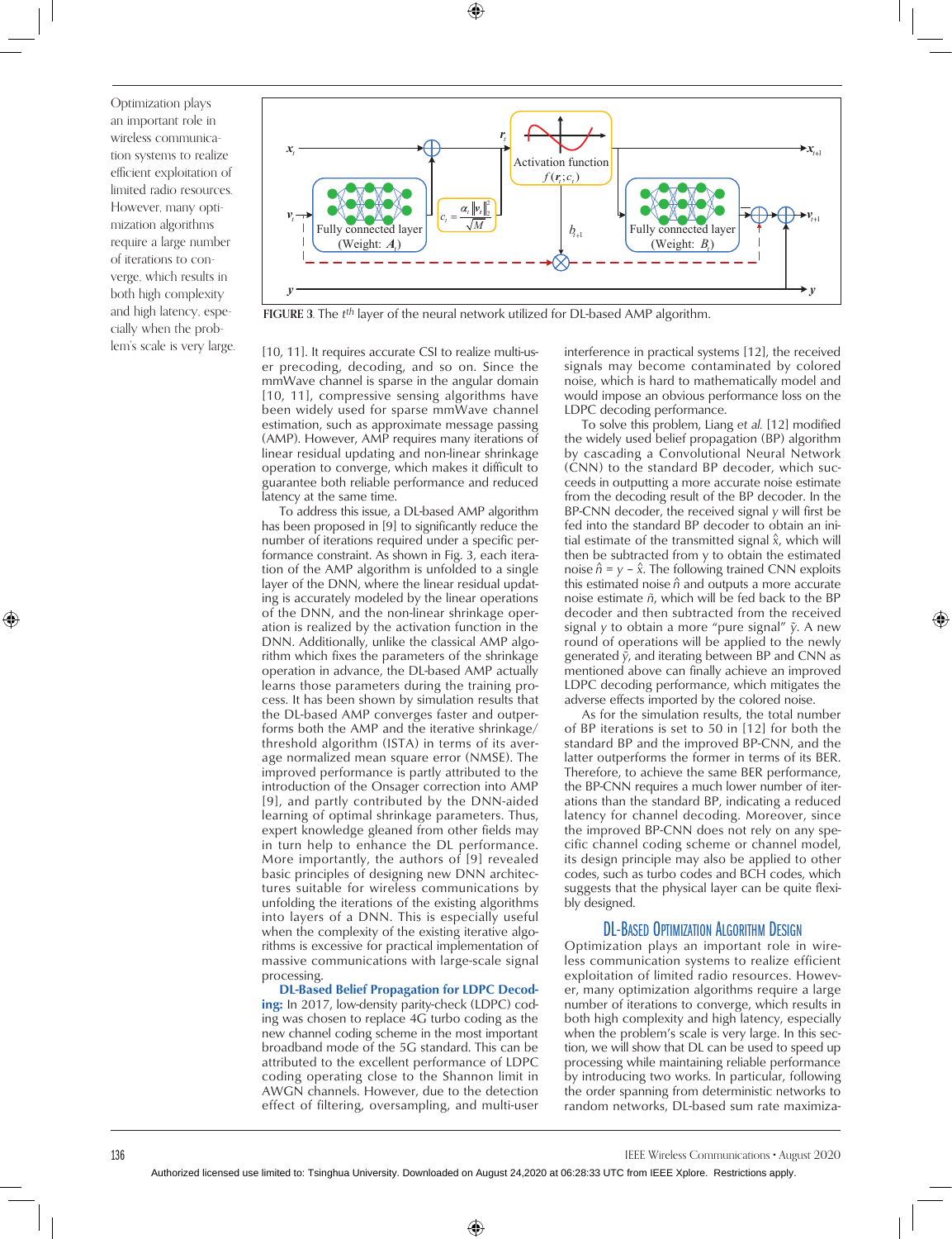tion for NOMA with predetermined transceivers is introduced first, followed by the introduction of the DL-based energy consumption minimization for UDN, where the transceivers are randomly paired according to the distance, link quality, and so on. The two above-mentioned solutions also constitute typical 5G technologies.

DL-Based Sum Rate Maximization for NOMA: Power allocation plays an essential role in the emerging 5G NOMA solutions [13], and it has attracted extensive attention in recent years. To solve this problem, a series of optimization algorithms have been proposed, among which the weighted minimum mean square error (WMMSE) is quite popular [13]. However, since optimization algorithms like WMMSE usually require a large number of iterations to converge, it is difficult for them to achieve the requirement of low-latency.

To deal with this challenge, a DL-based optimization approach is proposed in [14] to accelerate processing, while maintaining reliable performance in an interference-contaminated wireless scenario supporting *K* single-antenna transceiver pairs. Furthermore, the power of each pair of transceivers is limited by a certain constraint, and accordingly a sum rate optimization problem is formulated under this constraint. To solve this optimization problem faster, Sun *et al*. [14] interpreted the complex WMMSE algorithm as an unknown non-linear mapping between its inputs (system parameters) and outputs (power allocation results), and used a DNN having multiple hidden layers to mimic the WMMSE algorithm as accurately as possible, exploiting its high computational efficiency in its testing process for promptly finding a beneficial power allocation solution. Furthermore, the ReLU function [3] is used as the activation function, and the MMSE is calculated as the loss function. The channel coefficients obeying the classic Rayleigh distribution and the power allocation results generated by WMMSE are adopted as data and labels to train the DNN. Moreover, the simulation time comparison of the standard WMMSE algorithm and the DL-based optimization method is presented in [14]. All simulation codes of these two methods are written in Python and run on the same computer. It is observed that the DL-based method is capable of reducing the execution time by a factor of several hundreds compared to the standard WMMSE algorithm, while maintaining a similar sum rate performance. For example, 97.92 percent of the max sum rate can be achieved when supporting 10 users. Moreover, as the number of users increases from 10 to 30, the execution time of the standard WMMSE method increased from 12.32s to 78.06s, while that of the DL-based method grows steadily from 0.04s to 0.09s, which shows a modest complexity increase of the DL-based method for large-scale problems.

DL-Based Energy Consumption Minimization for UDN: UDN is another promising technology for 5G communication systems, where a large number of access points (APs) are used to provide high data rates. Each AP can set up a transmission link to another one within its transmission range, where minimizing the energy consumption of dozens of APs while satisfying the flow demand is very important.

In order to cope with the associated largescale optimization problem, diverse methods have been proposed to reduce the complexity, but very few approaches have been designed for directly reducing the problem scale. To this end, a DL-based algorithm is proposed in [15] to reduce the problem scale, while the optimality of the solution can be maintained at the same time. Since there are always a number of transmission links with no flow passing through in the optimal case, a DNN with multiple hidden layers is utilized to predict those "deactivated links" and eliminate them from the original large-scale optimization problem, thus directly reducing the problem scale. To be more specific, the flow demand vectors are used as input, and the flows of the links calculated by the so-called delay column generation (DCG) [15] applied to the original optimization problem are used as labels to train the DNN. In the testing stage, after obtaining the values of flows passing through the links, a threshold is applied to eliminate "deactivated links" in preparation for the problem reformulation. Finally, the DCG will then be used again for the scale-reduced optimization problem to obtain the final results. The simulation results of [15] show that the prediction is quite accurate, and the optimization problem can be solved within at most half of the original time, while the performance difference between the original large-scale problem and the scale-reduced one is not larger than 3 percent.

It should be pointed out that the idea of the elimination-based method advocated in [15] does not rely on any specific scenario or algorithm, hence it can also be extended to reduce the scale of other optimization problems by excluding zero variables.

# Challenges and Research Opportunities

Although DL-based methods proposed for wireless communications in the previous two sections have shown encouraging advantages over their classic counterparts, they are still in their infancy, and there are many challenging issues remaining for further study. In this section, we underline the important challenges in this emerging area from four perspectives, namely theoretical challenges, data-related challenges, algorithmic challenges, and implementation-oriented challenges. The corresponding potential solutions and research opportunities are also highlighted. Furthermore, we believe that the study of DL-based wireless communications can also help to promote the development of DL itself by addressing these challenges.

## **THEORETICAL CHALLENGES**

Performance Analysis: In contrast to the classical methods of wireless communications under the umbrella of Shannon's information theory, DL-based methods lack solid mathematical foundations in terms of theoretical analysis, which is however desired to guide the practical design of DL-based wireless communications and provide insights into their performance limits. Provided that the training data obeys a certain distribution, Shannon information theory may still contribute to the theoretical basis of DL. But again, this is an open problem requiring further exploration.

Interpretability: The mathematical or physical interpretation of DL-based methods is in its infancy. For instance, the selection of training strategies remains somewhat haphazard without clear In contrast to the classical methods of wireless communications under the umbrella of Shannon's information theory, DL-based methods lack solid mathematical foundations in terms of theoretical analysis, which is however desired to guide the practical design of DL-based wireless communications and provide insights into their performance limits.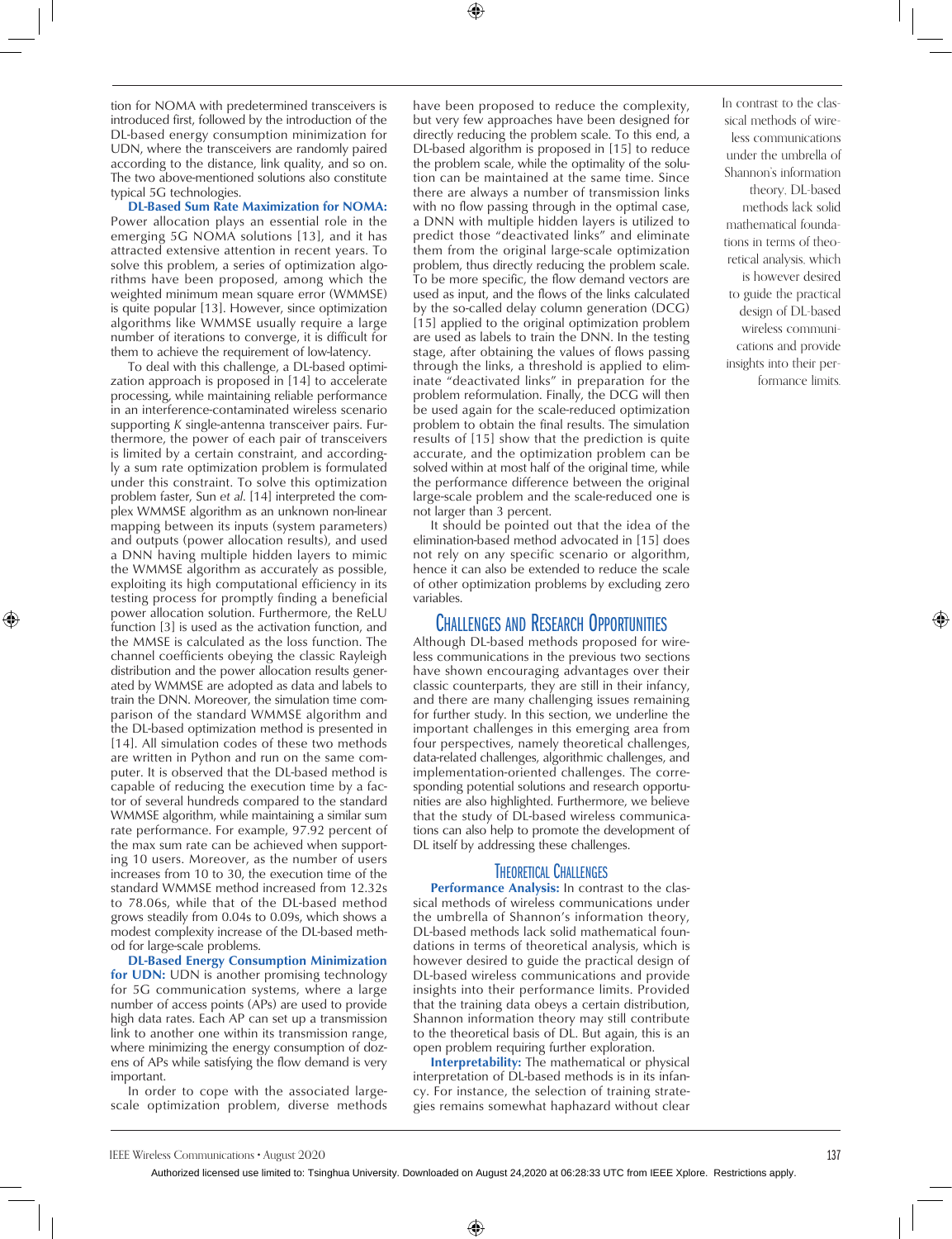DNN-based methods have to be robust and versatile in similar but hitherto uncovered situations, and new learning algorithms should be designed. For example, transfer learning may be a possible solution, which enables DNN to learn from similar cases so as to be also applicable to new scenarios, thus achieving better environmental adaptability and robustness.

physical explanation, and we cannot easily make plausible why a certain network structure attains a good performance. Since the training process itself is actually an optimization problem, advanced optimization theory is expected to help us find the most appropriate loss function and training strategy. Moreover, as indicated by the DL-based AMP algorithm of [9], the expert knowledge gleaned from other fields (such as wireless communications) may in turn help the design of more efficient DNN architectures for wireless communications.

# Data-Related Challenges

The amount and quality of training data are essential for the final performance of DL. However, acquiring sufficiently high-quality data for training in real wireless communication systems is not as straightforward as in data-oriented applications, which is mainly due to the following two reasons. First, how to generate a large amount of data remains a challenge. For example, transmitting a large packet of pilots as labeled data is very difficult in wireless environments due to the high spectrum efficiency requirement. Second, data in wireless communications are usually high-dimensional (e.g., massive MIMO channels) and highly heterogeneous (since diverse services associated with significantly different quality of service requirements have to be supported). Hence, pre-processing and cleaning of the available data will be challenging. Thus, a mature data processing flow should be developed from data collection to pre-processing. Moreover, as DL is known to be inherently data-driven, different data sets used for training and testing may result in different performance. To ensure a fair comparison, a promising solution is to build some widely accepted and low-cost data sets to test different DL-based algorithms for wireless communications.

# Algorithmic Challenges

Communication scenarios are rather complicated and usually time-varying. Thus, the data collected may not be able to cover all situations, or to reflect all changes in a timely manner. For instance, DL is not directly suitable for dealing with time-varying environments. To be more specific, if the wireless channel changes rapidly, the DL-based wireless systems may have to be frequently and completely re-trained from scratch to maintain their performance over time, which is time consuming and computationally expensive. Thus, DNN-based methods have to be robust and versatile in similar but hitherto uncovered situations, and new learning algorithms should be designed. For example, transfer learning [3] may be a possible solution, which enables DNN to learn from similar cases so as to be also applicable to new scenarios, thus achieving better environmental adaptability and robustness. We believe that the study of DL for such scenarios may also promote its development in terms of both theory and algorithmic innovation.

## Implementation-Oriented Challenges

Apart from the challenges listed above, deploying DL-based methods in real communication systems will face implementation-oriented challenges. First, most of the communication infrastructure, such as the base stations, are only equipped with radio frequency (RF) and signal processing functionality. To implement DL-based methods, a cloud server should be deployed based on the existing infrastructure. Second, since the classic communication methodologies may not be completely replaced by the DL-based techniques in a short time, a soft switching scheme is needed to switch between the DL-based methods and the non DL-based methods. We may need a new architecture to support the harmonious co-existence of DL-based methods and the classic non DL-based methods.

#### Conclusions

In this review, we have revealed a pair of dominant methodologies for the applications of DL in wireless communications, namely DL-based architecture design and DL-based algorithm design. We have also analyzed their design principles, key features, and performance gains, and demonstrated that DL is indeed capable of supporting communication systems in complex operating scenarios and speeding up large-scale processing with guaranteed performance. Moreover, we have pointed out some challenges and research opportunities in this emerging area. In summary, we believe that further study of this area can also help to promote the development of DL itself in theory and algorithmic innovation.

#### **ACKNOWLEDGMENT**

This work was supported by the National Natural Science Foundation of China for Outstanding Young Scholars (Grant No. 61722109); the Royal Academy of Engineering through the UK-China Industry Academia Partnership Programme Scheme (Grant No. UK-CIAPP\49); and the U.S. National Science Foundation under Grant ECCS-1647198. L. Hanzo would also like to acknowledge the financial support of the European Research Council's Advanced Fellow Grant.

#### **REFERENCES**

- [1] F. Boccardi *et al*., "Five Disruptive Technology Directions for 5G," *IEEE Commun. Mag*., vol. 52, no. 2, Feb. 2014, pp. 74–80.
- [2] H. Ye, G. Y. Li, and B. H. Juang, "Power of Deep Learning for Channel Estimation and Signal Detection in OFDM Systems," *IEEE Wireless Commun. Lett*., vol. 7, no. 1, Feb. 2018, pp. 114–17.
- [3] I. Goodfellow, Y. Bengio, and A. Courville, *Deep Learning*, MIT Press, 2016.
- [4] D. Silver *et al*., "Mastering the Game of Go with Deep Neural Networks and Tree Search," *Nature*, vol. 529, no. 7587,
- Jan. 2016, pp. 484–89. [5] Z. Qin *et al*., "Deep Learning in Physical Layer Communications," *IEEE Wireless Commun*., vol. 26, no. 2, Apr. 2019, pp. 93–99.
- [6] J. Jagannath *et al.*, "Machine Learning for Wireless Communications in the Internet of Things: A Comprehensive Survey," *Ad Hoc Netw*., vol. 93, 2019, Art. no. 101913.
- [7] R. Li *et al*., "Intelligent 5G: When Cellular Networks Meet Artificial Intelligence," *IEEE Wireless Commun*., vol. 24, no. 5, Oct. 2017, pp. 175–83.
- [8] T. J. O'Shea and J. Hoydis, "An Introduction to Deep Learn-ing for the Physical Layer," *IEEE Trans. Cogn. Commun. Netw.*, vol. 3, no. 4, Dec. 2017, pp. 563–75.
- [9] M. Borgerding, P. Schniter, and S. Rangan, "AMP-Inspired Deep Networks for Sparse Linear Inverse Problems," *IEEE Trans. Signal Process*., vol. 65, no. 16, Aug. 2017, pp. 4293– 4308.
- [10] X. Gao *et al*., "Machine Learning Inspired Energy-Efficient Hybrid Precoding for mmWave Massive MIMO Systems," *Proc. IEEE ICC 2017*, Paris, France, May 2017, pp. 1–6.
- [11] X. Wei, C. Hu, and L. Dai, "Deep Learning for Beamspace Channel Estimation in Millimeter-Wave Massive MIMO Systems," to appear in *IEEE Trans. Commun*.